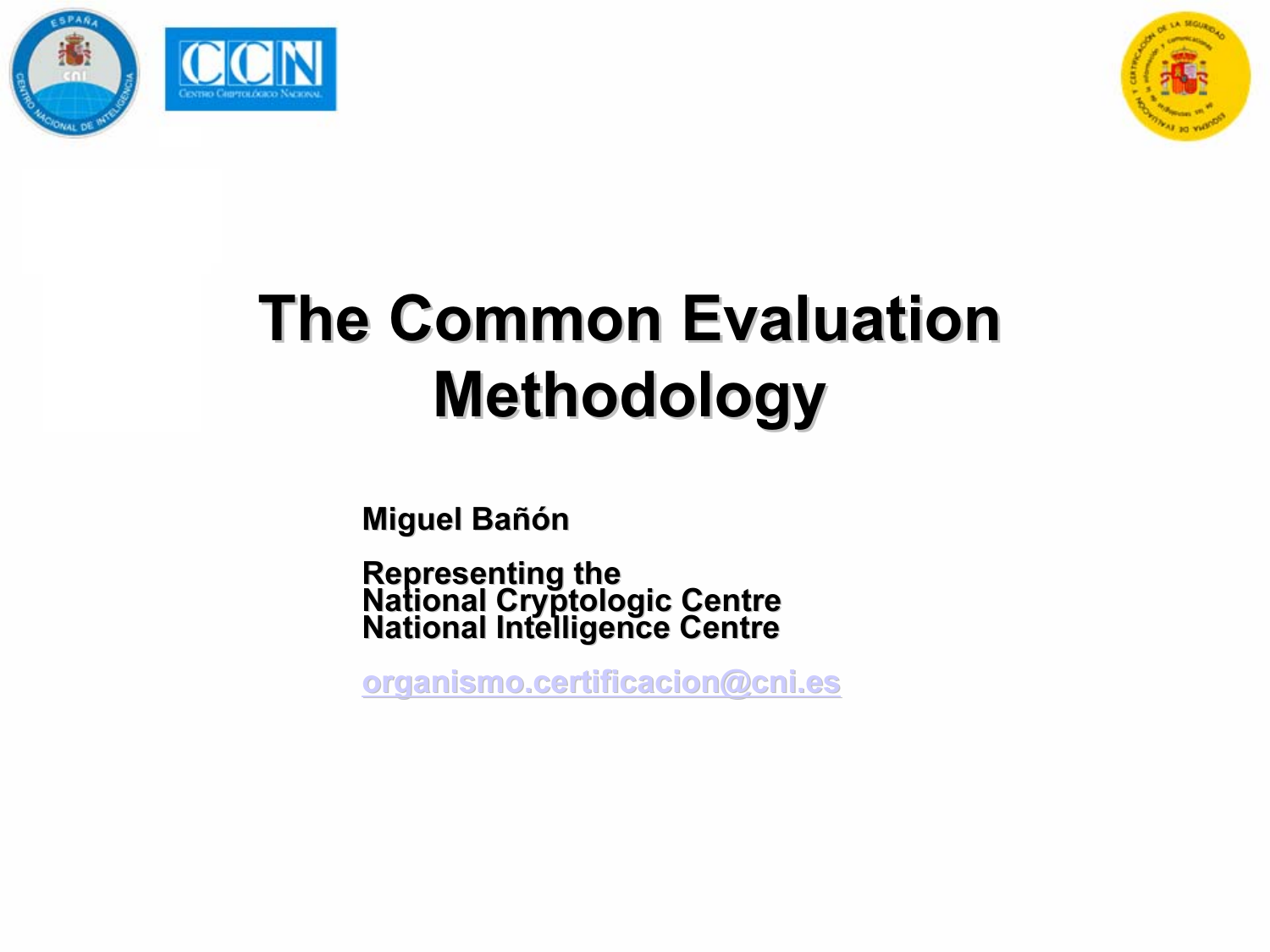



- Objectives
- New general evaluation tasks
- The actions catalogue
- Some numbers about EAL work units
- Questions welcomed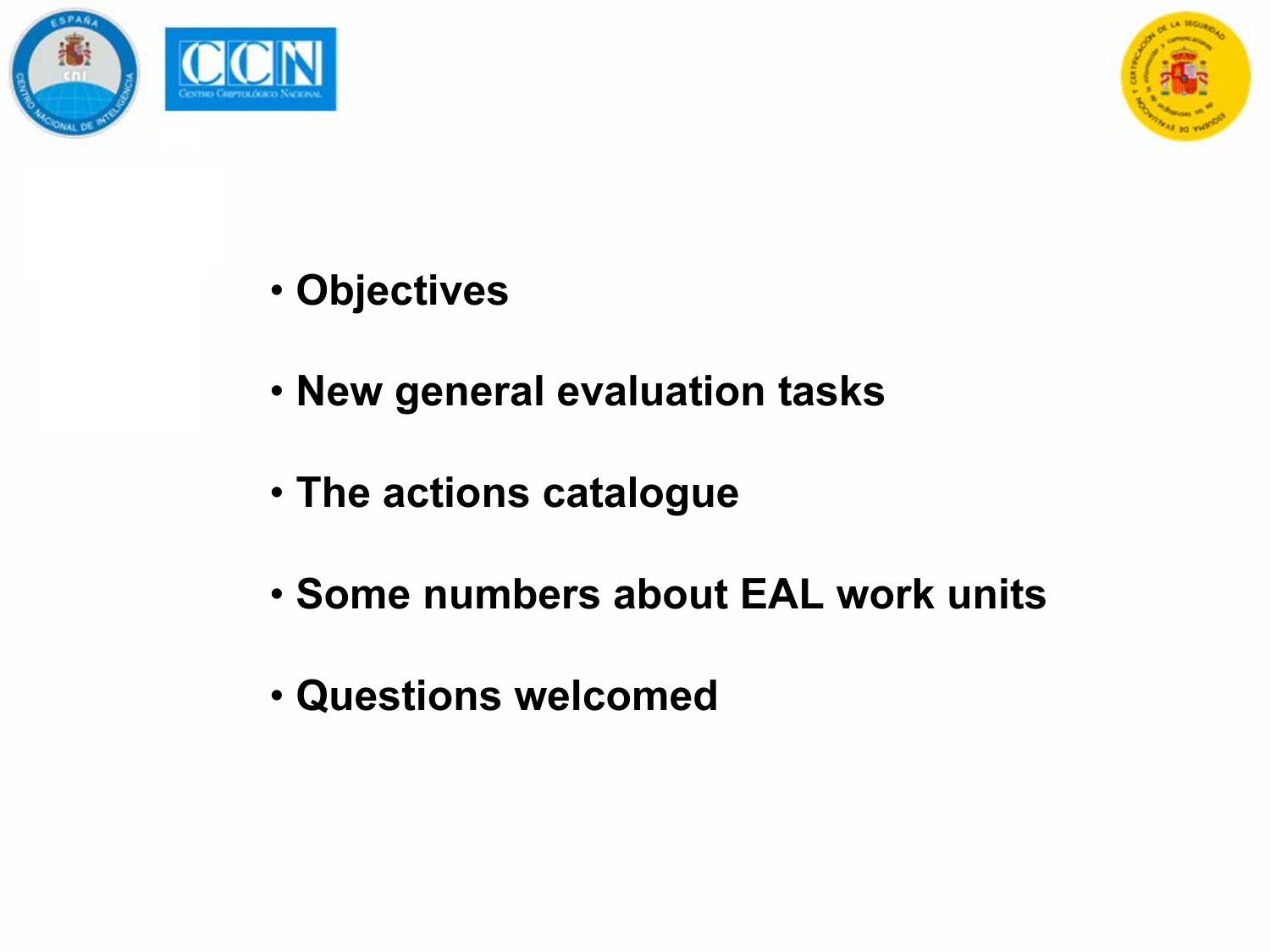



The new CC/CEM assurance components are to be explained elsewhere in this conference.

This presentation provides an assurance class independent view of the new CEM, based on the work unit action verbs.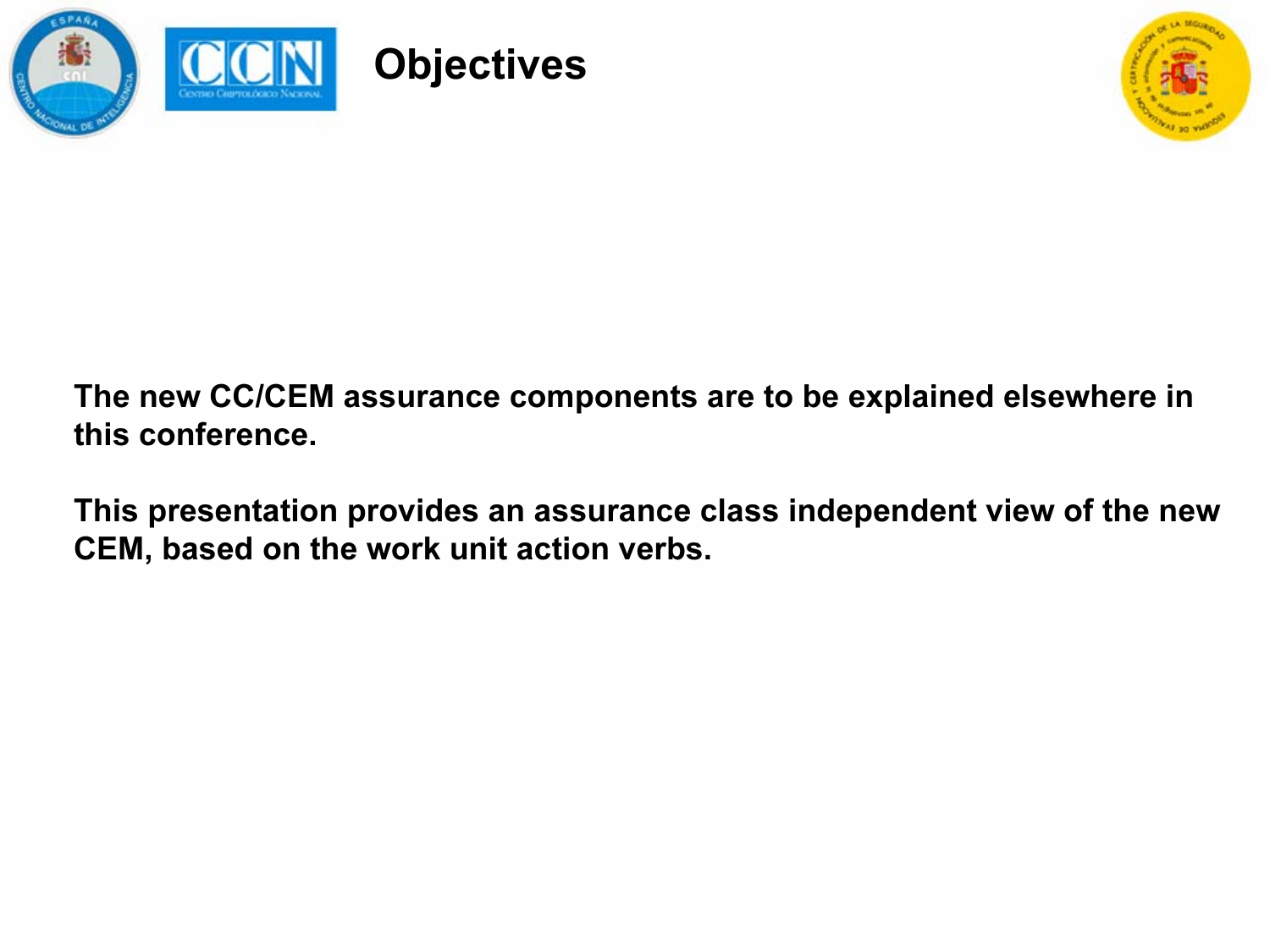

### New general evaluation tasks



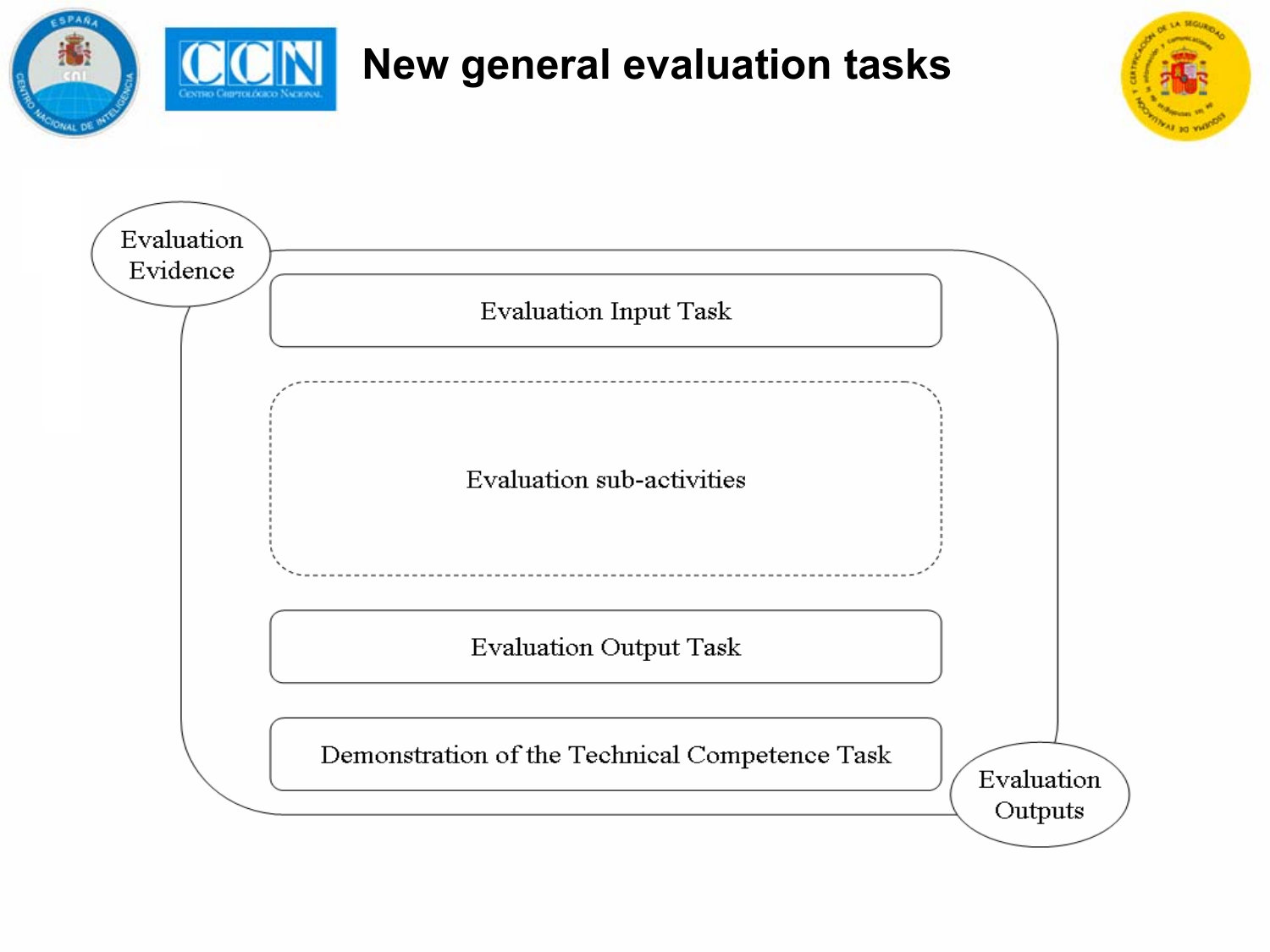

#### New general evaluation tasks



Each evaluation, whether of a PP or TOE (including ST), follows the same process, and has four evaluator tasks in common: the input task, the output task, the evaluation sub-activities, and the demonstration of the technical competence to the evaluation authority task.

In contrast to the evaluation sub-activities, input and output tasks have no verdicts associated with them as they do not map to CC evaluator action elements; they are performed in order to ensure conformance with the universal principles and to comply with the CEM.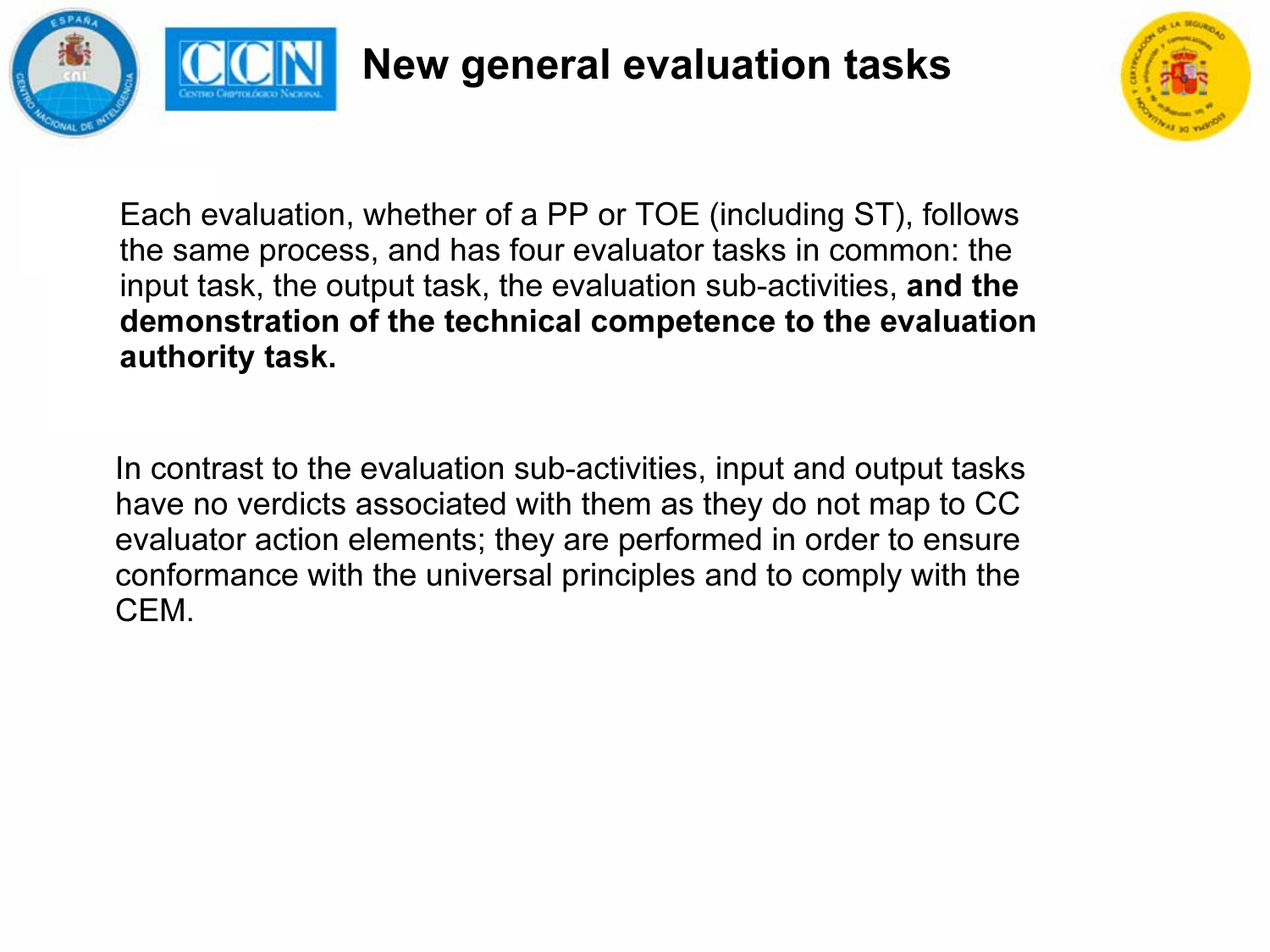



The demonstration of the technical competence to the evaluation authority task may be fulfilled by the evaluation authority analysis of the output tasks results, or may include the demonstration by the evaluators of their understanding of the inputs for the evaluation subactivities.

This task has no associated evaluator verdict, but has an evaluator **<u>authority verdict</u>**. The detailed criteria to pass this task are left to the discretion of the evaluation authority.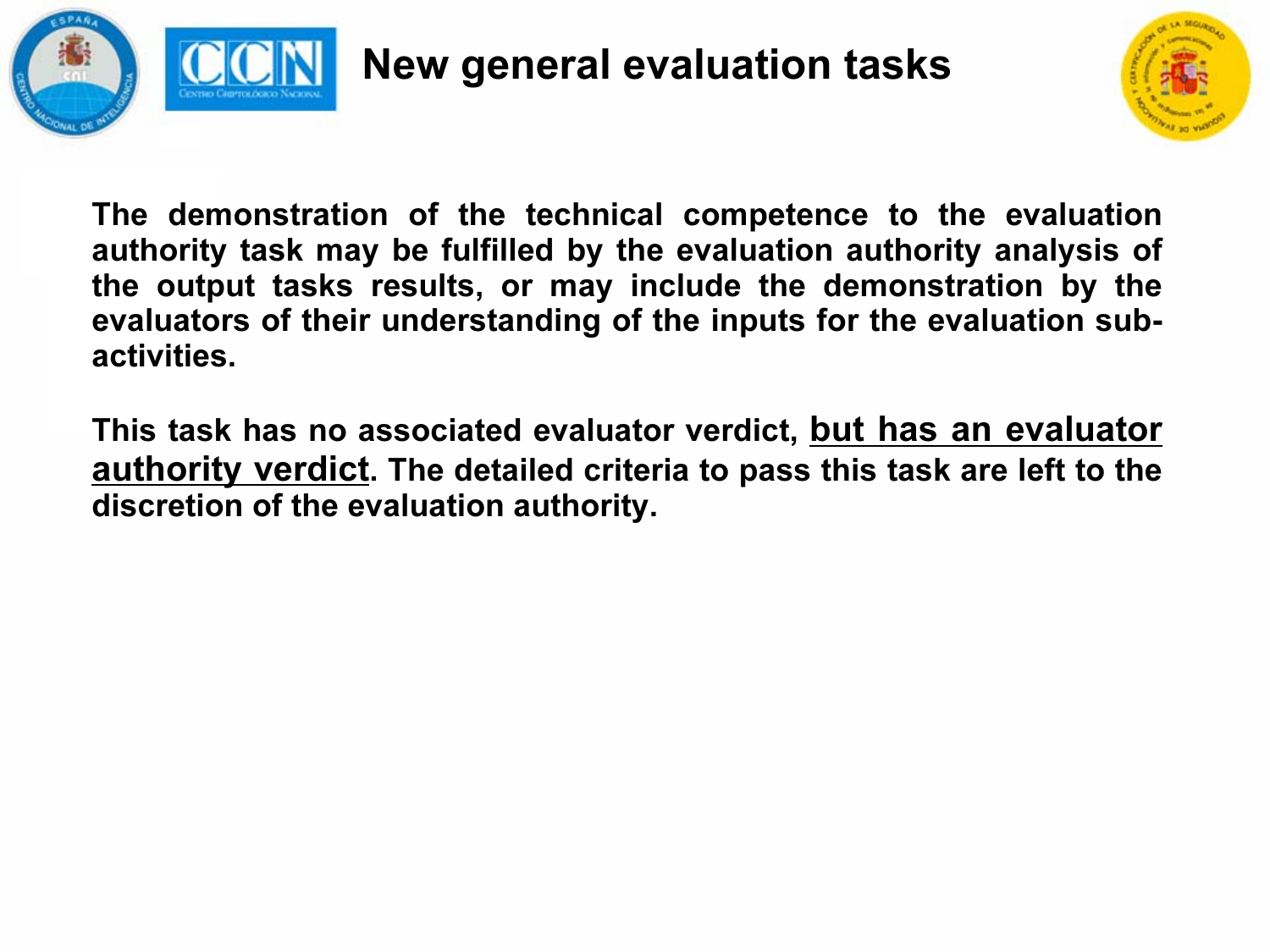

New general evaluation tasks



The matters that schemes may choose to specify include:

what is required in ensuring that an evaluation was done sufficiently every scheme has a means of verifying the technical competence, understanding of work and the work of its evaluators, whether

- by requiring the evaluators to present their findings to the oversight body,
- by requiring the oversight body to redo the evaluator's work, or

• by some other means that assures the scheme that all evaluation bodies are adequate and comparable;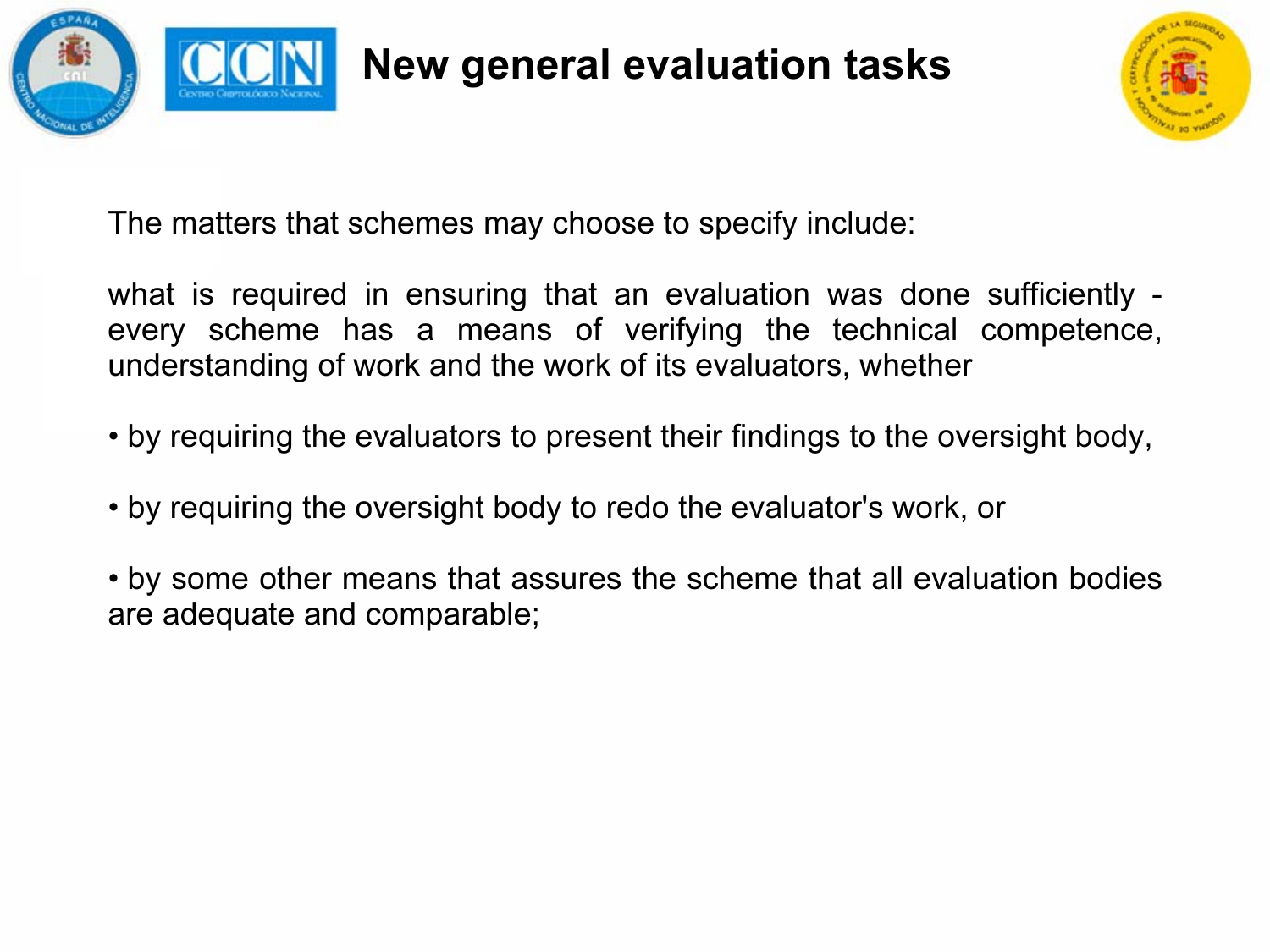

...

The actions catalogue



Whereas evaluator actions are briefly defined in the criteria, the evaluator real action is decomposed into work units in the methodology. We will study the action verbs for these work units.

- ADV FSP.1.1E The evaluator shall confirm that the information provided meets all requirements for content and presentation of evidence.
- ADV FSP.1-1 The evaluator shall examine the functional specification to determine that it states the purpose of each SFR-supporting and SFR-enforcing TSFI.
- ADV FSP.1-4 The evaluator shall examine the functional specification to determine that it states the purpose of each SFR-supporting and SFR-enforcing TSFI.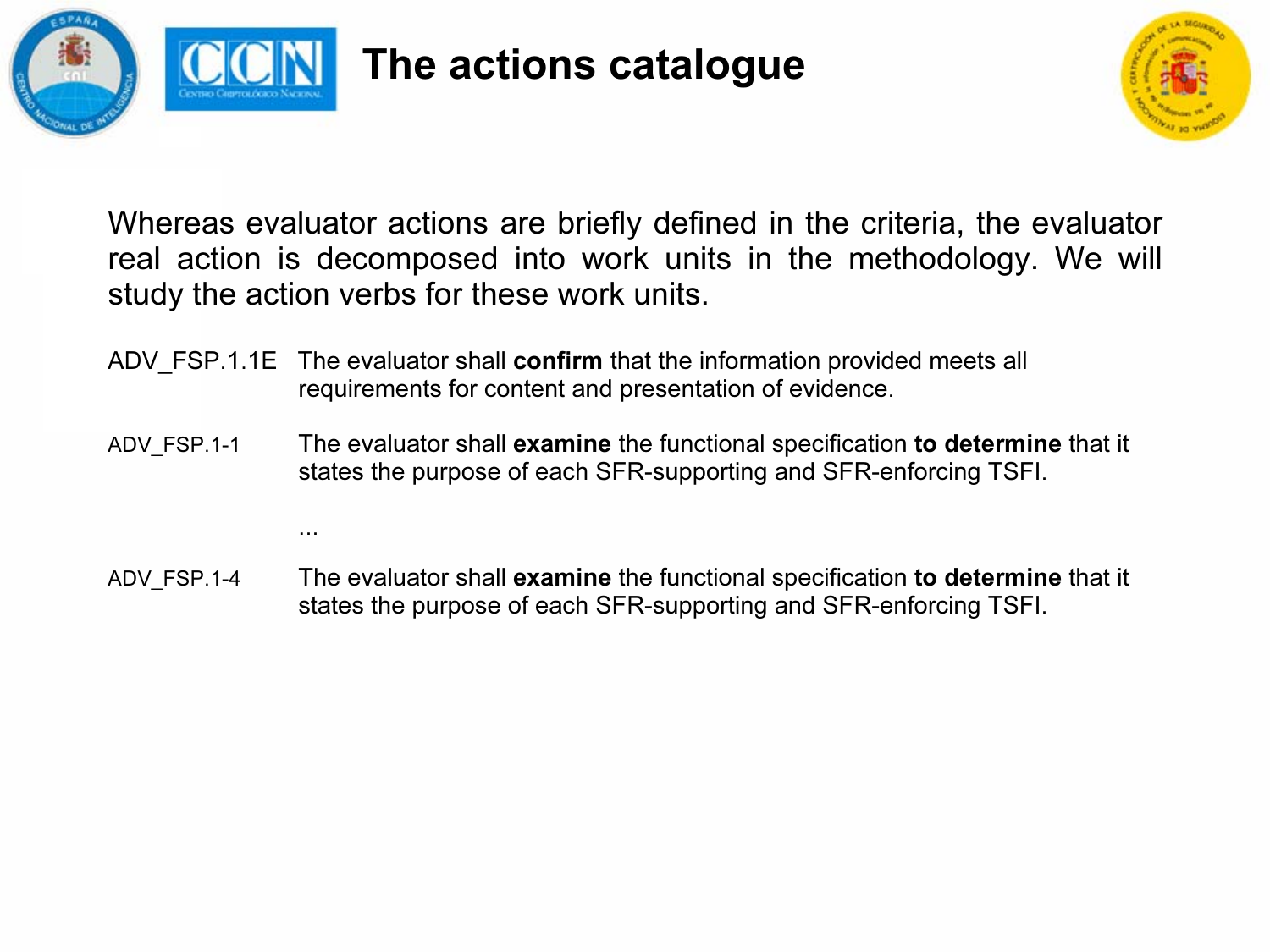



Work units are generally worded following a common pattern:

The evaluator shall <action> <input evidence> <verdict criteria>?

An analysis of the range of action verbs and the requirements they impose on the evaluator expertise/work load may provide some light on the assurance gained during a CC/CEM evaluation.

What do the CC/CEM evaluators do?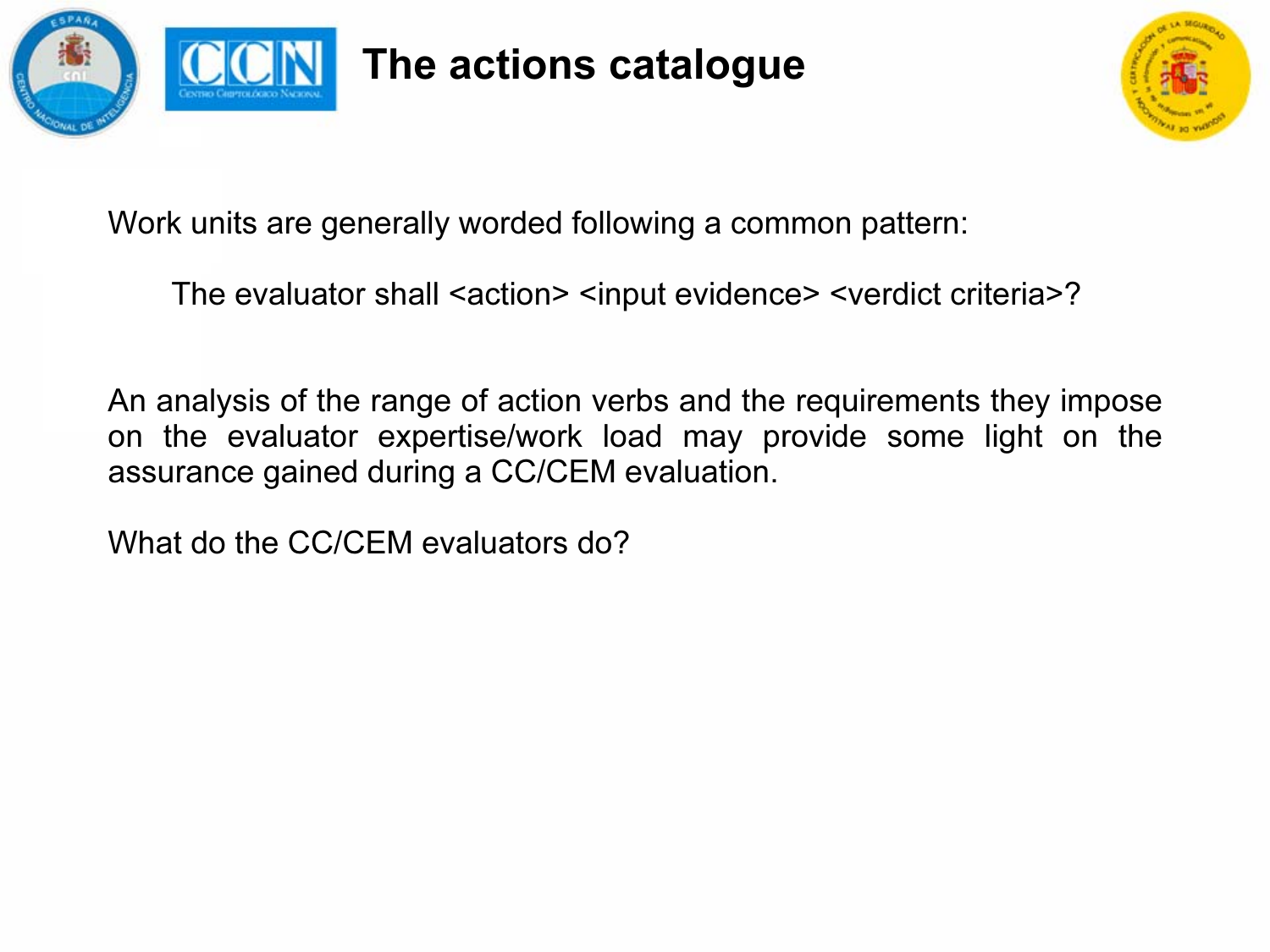



The evaluator shall **check** that all actual test results ...

The evaluator shall **conduct** testing ...

The evaluator shall **devise** a test subset ...

The evaluator shall **examine** the base component **to determine** ...

The evaluator shall **perform** all user procedures ...

The evaluator shall **produce** penetration test documentation ...

The evaluator shall **record** in the ETR the identified ...

The evaluator shall report a complete list that uniquely ...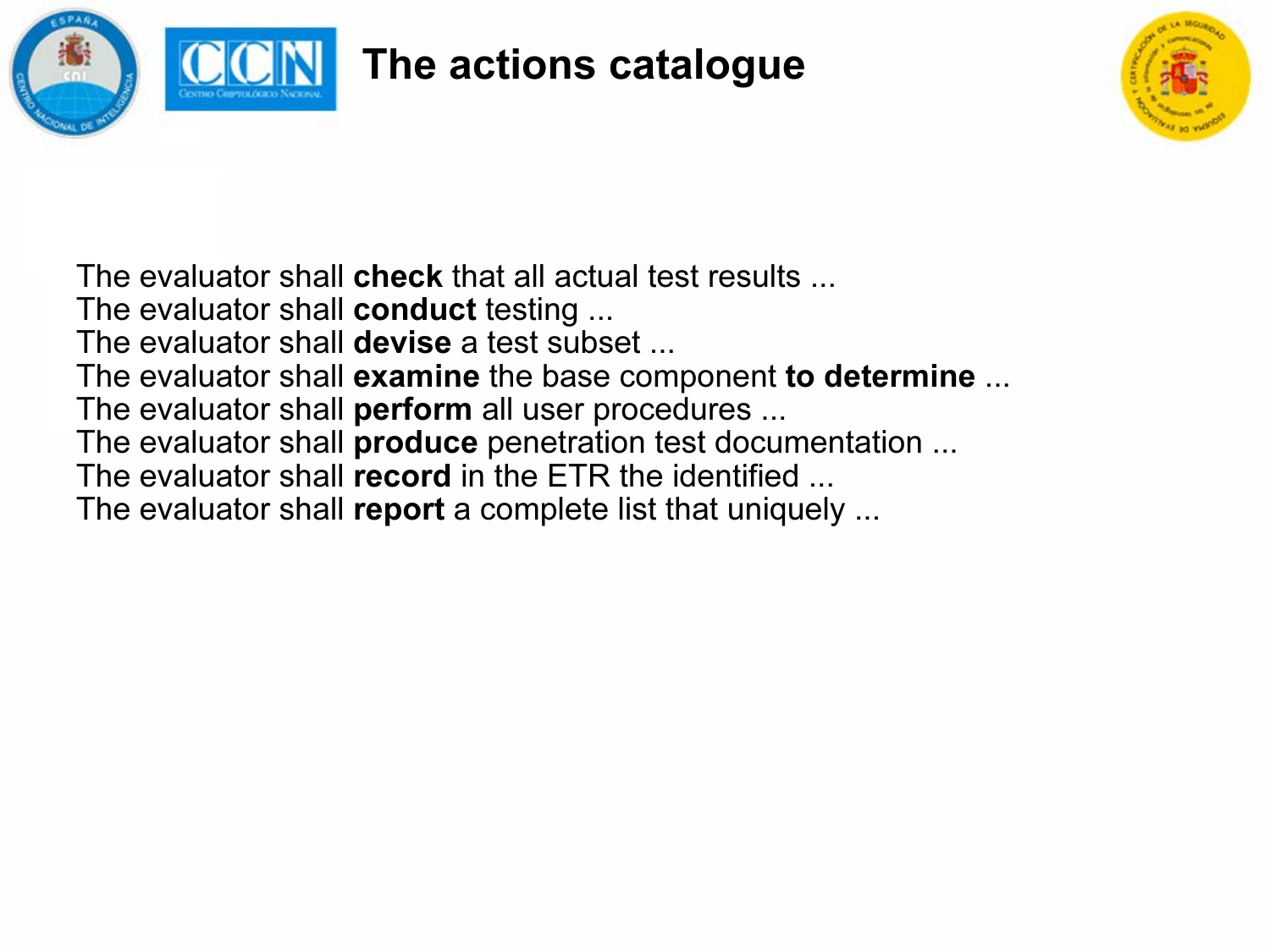



The evaluator shall **check** that all actual test results ...

Check: to generate a verdict by a simple comparison. Evaluator expertise is not required. The statement that uses this verb describes what is mapped.

ADV IMP.1-1 The evaluator shall check that the implementation representation defines the TSF to a level of detail such that the TSF can be generated without further design decisions.

Evaluator mood: Monday mornings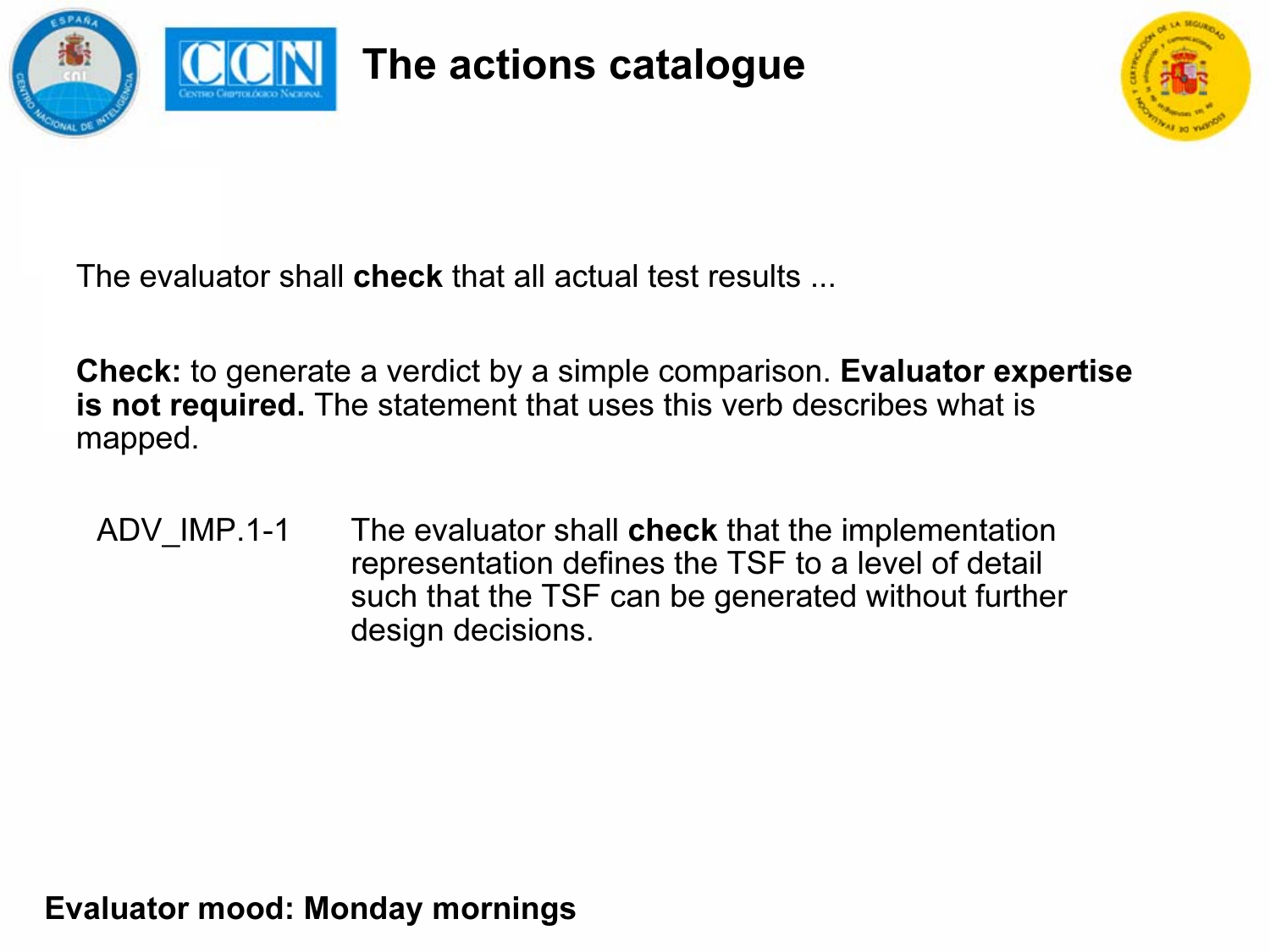



The evaluator shall **conduct** testing ...

- ADV IMP.2-5 The evaluator shall **conduct** a transformation of the implementation representation into the implementation.
- ATE IND.2-4 The evaluator shall **conduct** testing using a sample of tests found in the developer test plan and procedures.
- AVA VAN.2-7 The evaluator shall **conduct** penetration testing.
- AVA VAN.2-3 The evaluator shall conduct a search of ST, guidance documentation, functional specification and TOE design evidence to identify possible potential vulnerabilities in the TOE.

Evaluator mood: Monday evening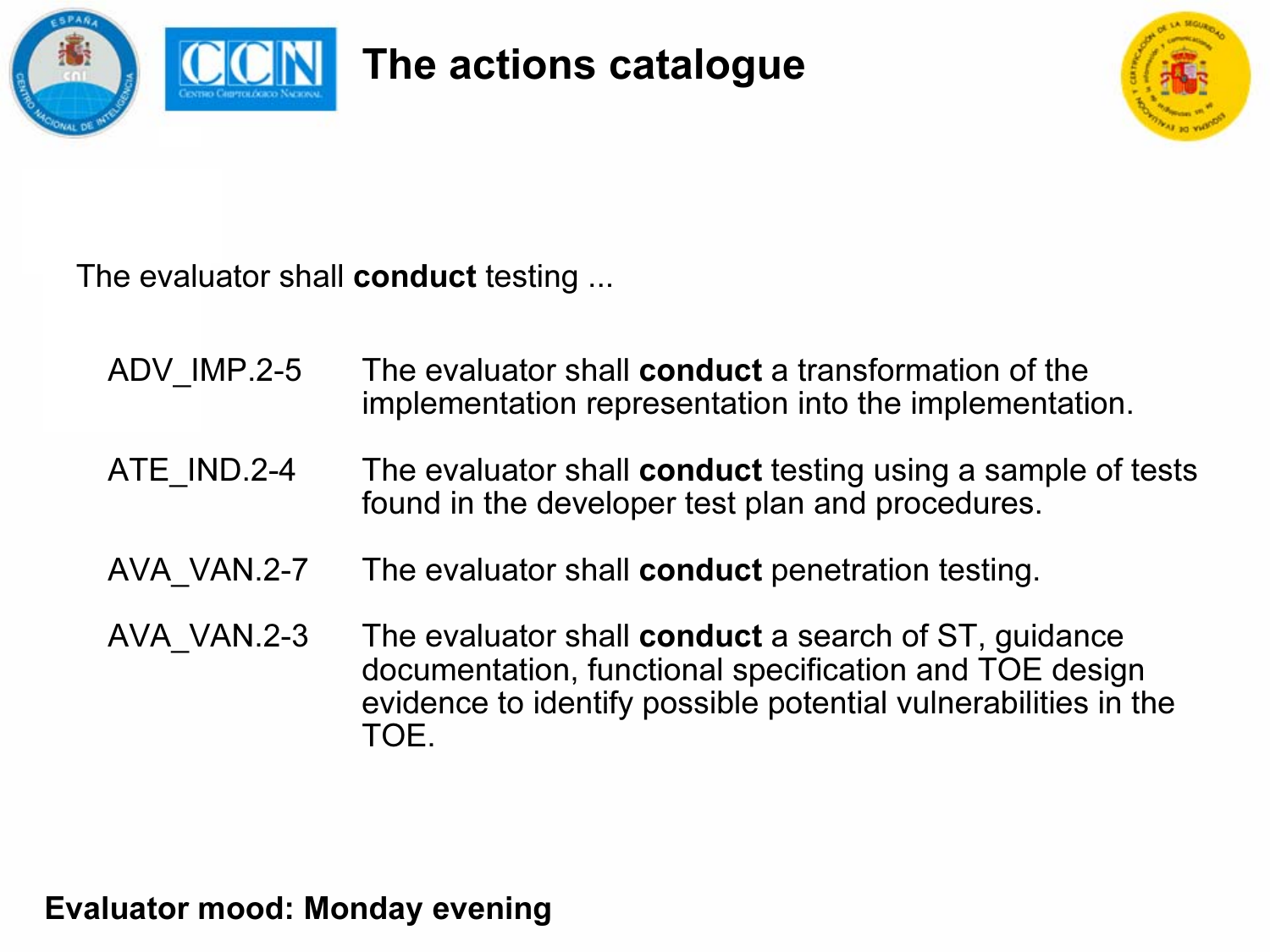



The evaluator shall **devise** a test subset ...

ATE\_IND.1-3 The evaluator shall devise a test subset.

AVA\_VAN.1-4 The evaluator shall **devise** penetration tests, based on the independent search for potential vulnerabilities.

Evaluator mood: Tuesday, lots of coffee, after nap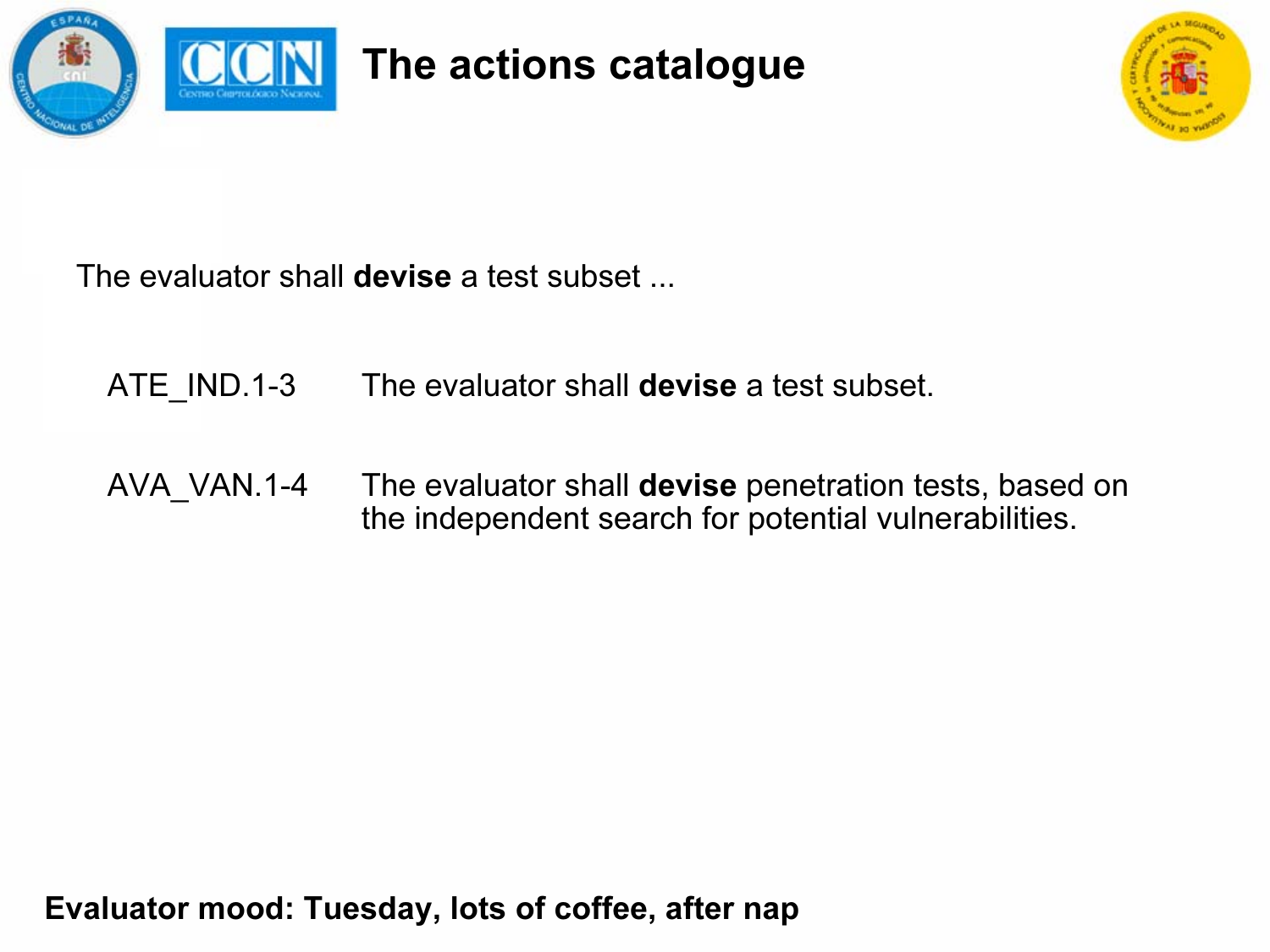

The evaluator shall **examine** … **to determine** …

Examine: to generate a verdict by analysis using evaluator expertise. The statement that uses this verb identifies what is analysed and the properties for which it is analysed.

Determine: this term requires an independent analysis to be made, with the objective of reaching a particular conclusion.

The usage of this term differs from ``confirm'' or ``verify'', since these other terms imply that an analysis has already been performed which needs to be reviewed, whereas the usage of "determine" implies a truly independent analysis, usually in the absence of any previous analysis having been performed.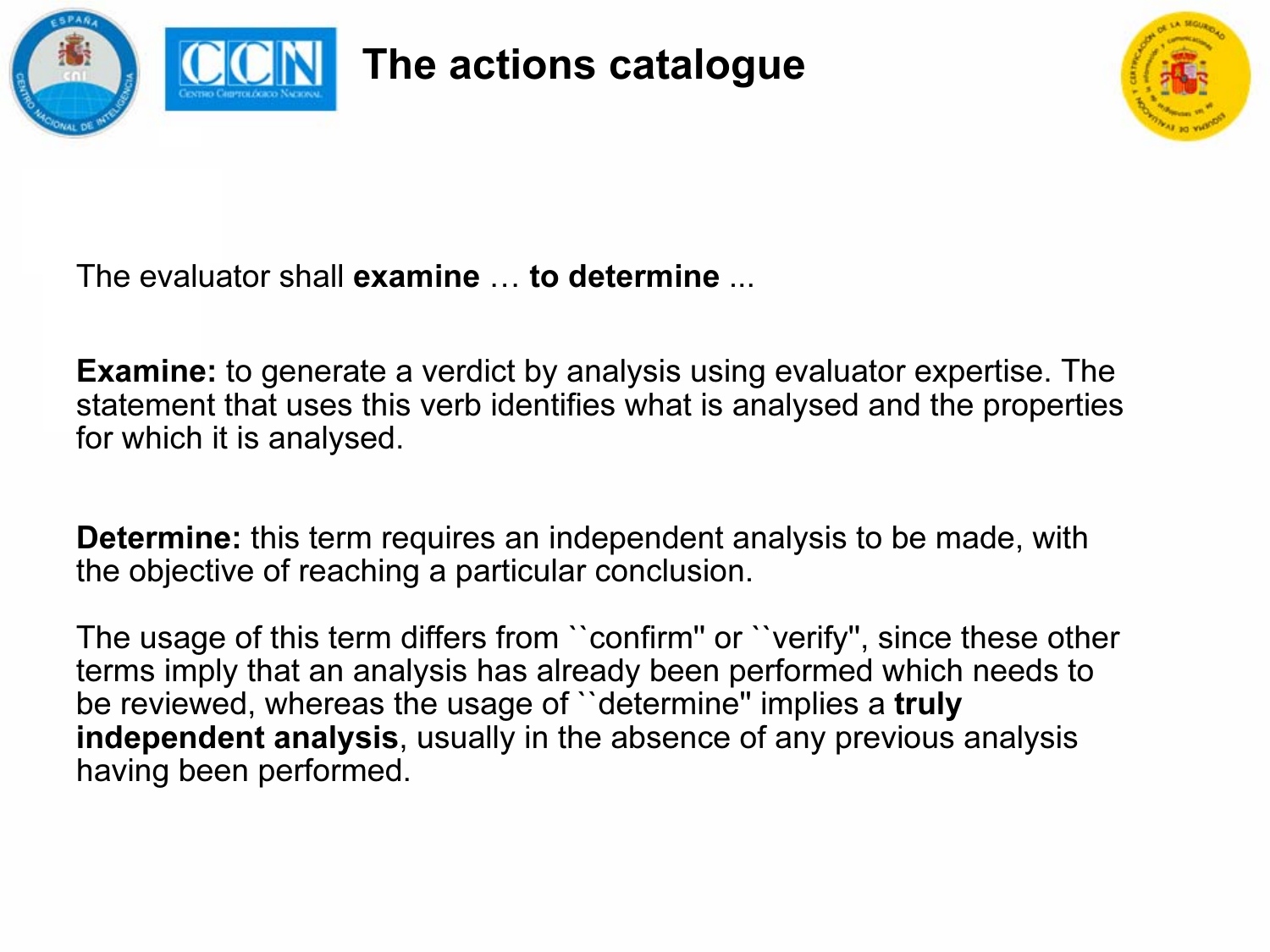



The evaluator shall **examine** ... **to determine** ...

- ADV ARC.1-1 The evaluator shall **examine** the architectural design to **determine** that the information provided in the evidence is presented at a level of detail commensurate with the descriptions of the SFR-enforcing abstractions contained in the TOE design document.
- ATE COV.1-1 The evaluator shall **examine** the test coverage evidence **to determine** that the correspondence between the tests identified in the test documentation and the interfacesdescribed in the functional specification is accurate.

Evaluator mood: Wednesday morning, chill-out music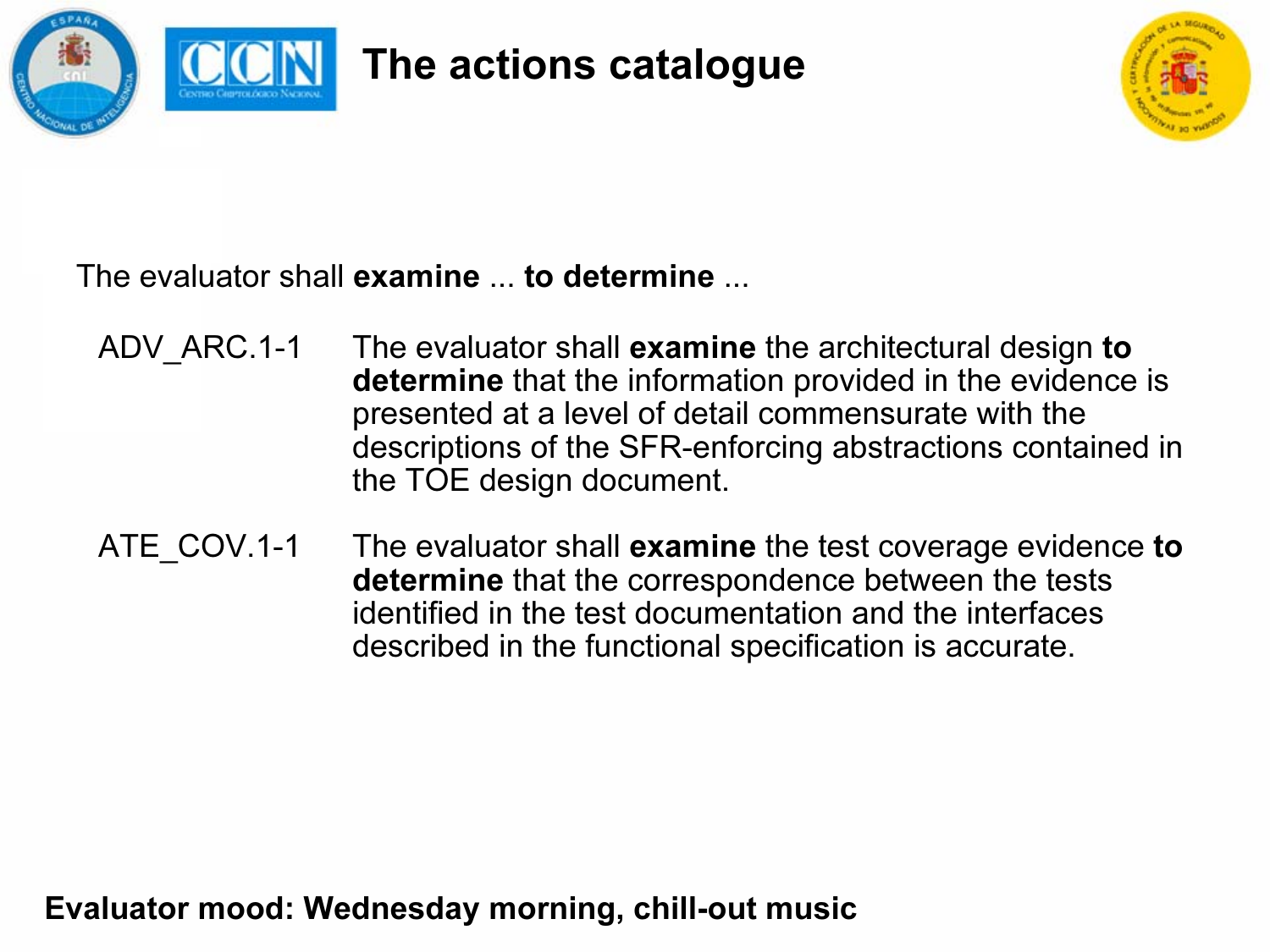



The evaluator shall **perform** all user procedures ...

AGD PRE.1-5 The evaluator shall **perform** all user procedures necessary to prepare the TOE to determine that the TOE and its operational environment can be prepared securely using only the supplied preparative user guidance.

Evaluator mood: Wednesday evening, I need something to play with.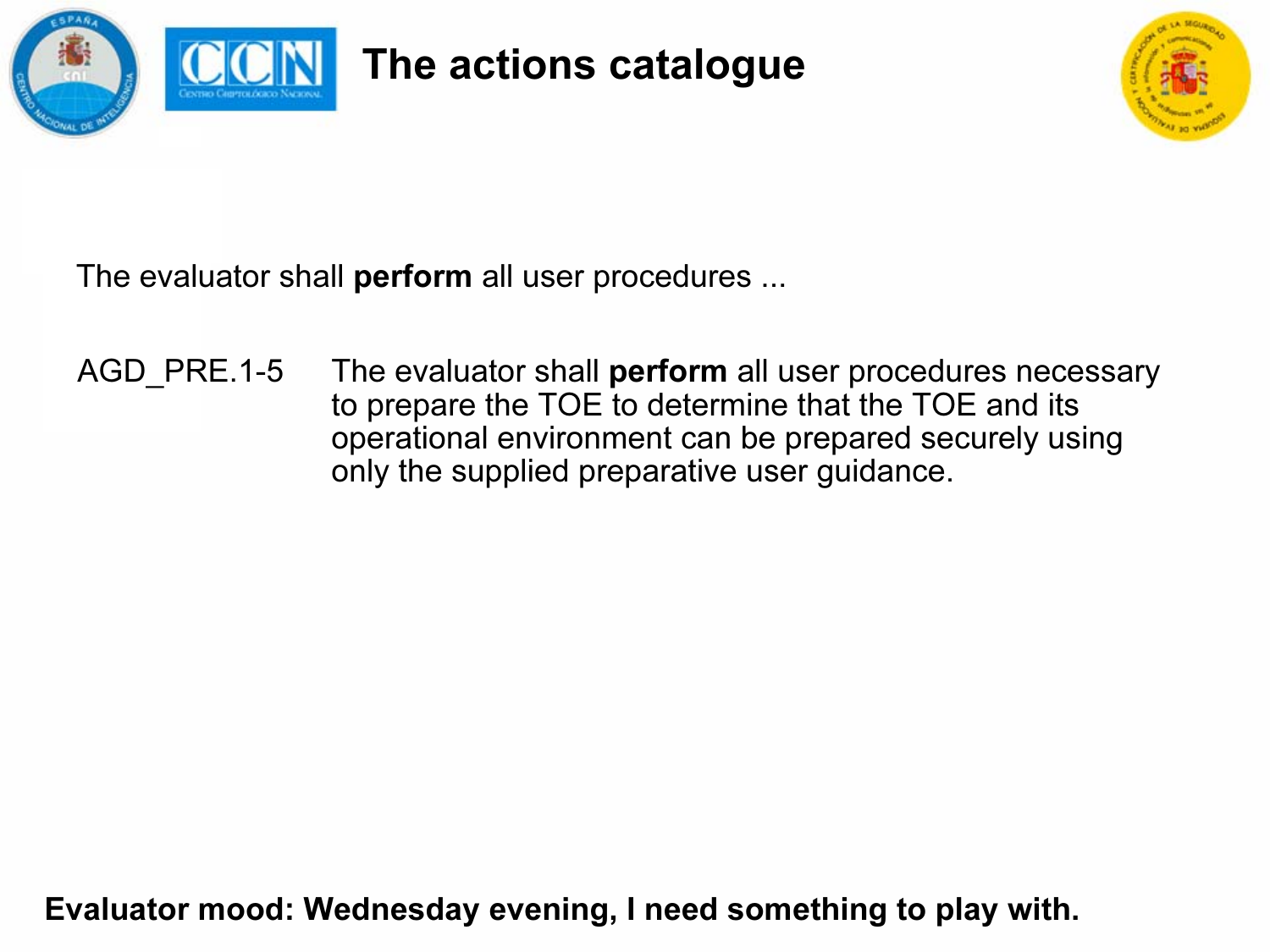



The evaluator shall **produce** penetration test documentation ...

- ATE IND.1-4 The evaluator shall **produce** test **documentation** for the test subset that is sufficiently detailed to enable the tests to be reproducible.
- AVA VAN.1-5 The evaluator shall **produce** penetration test **documentation** for the tests based on the list of potential vulnerabilities in sufficient detail to enable the tests to be repeatable.

Evaluator mood: Do I need to do this? Can I have a tool to produce the docs?.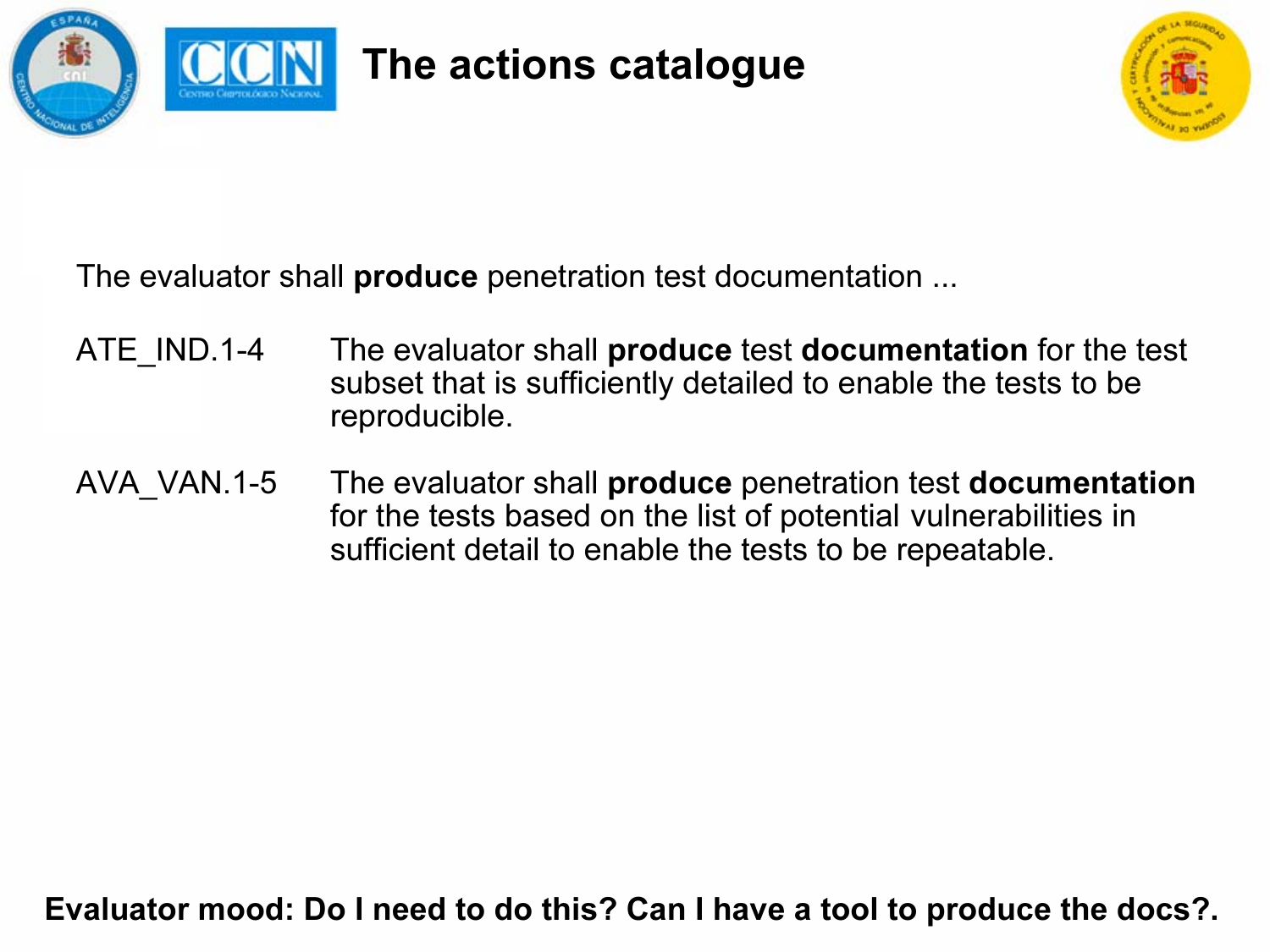



The evaluator shall **record** in the ETR the identified ...

Record: to retain a written description of procedures, events, observations, insights and results in sufficient detail to enable the work performed during the evaluation to be reconstructed at a later time.

- ATE IND.1-6 The evaluator shall record the following information about the tests that compose the test subset:
	- identification of the interface behaviour to be tested; • ...
- AVA\_VAN.1-3 The evaluator shall record in the ETR the identified potential vulnerabilities that are candidates for testing and applicable to the TOE in its operational environment.

Evaluator mood: Do I need to do this? Can I have a tool to produce the docs?.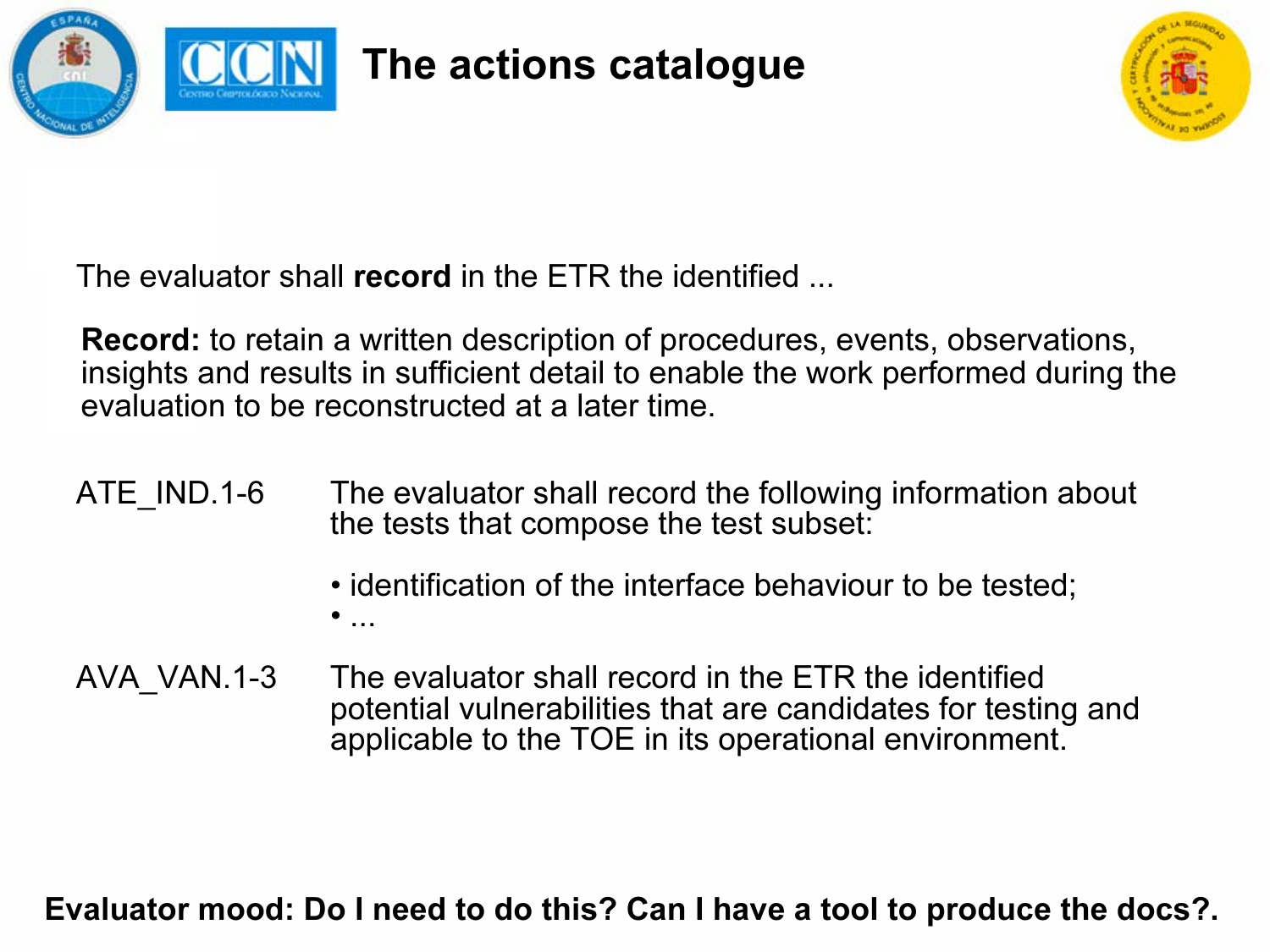



The evaluator shall report a complete list that uniquely ...

Report: to include evaluation results and supporting material in the Evaluation Technical Report or an Observation Report.

- ATE FUN.1-8 The evaluator shall report the developer testing effort, outlining the testing approach, configuration, depth and results.
- AVA VAN.1-8 The evaluator shall report in the ETR the evaluator penetration testing effort, outlining the testing approach, configuration, depth and results.

Evaluator mood: OK, only because it's Friday ...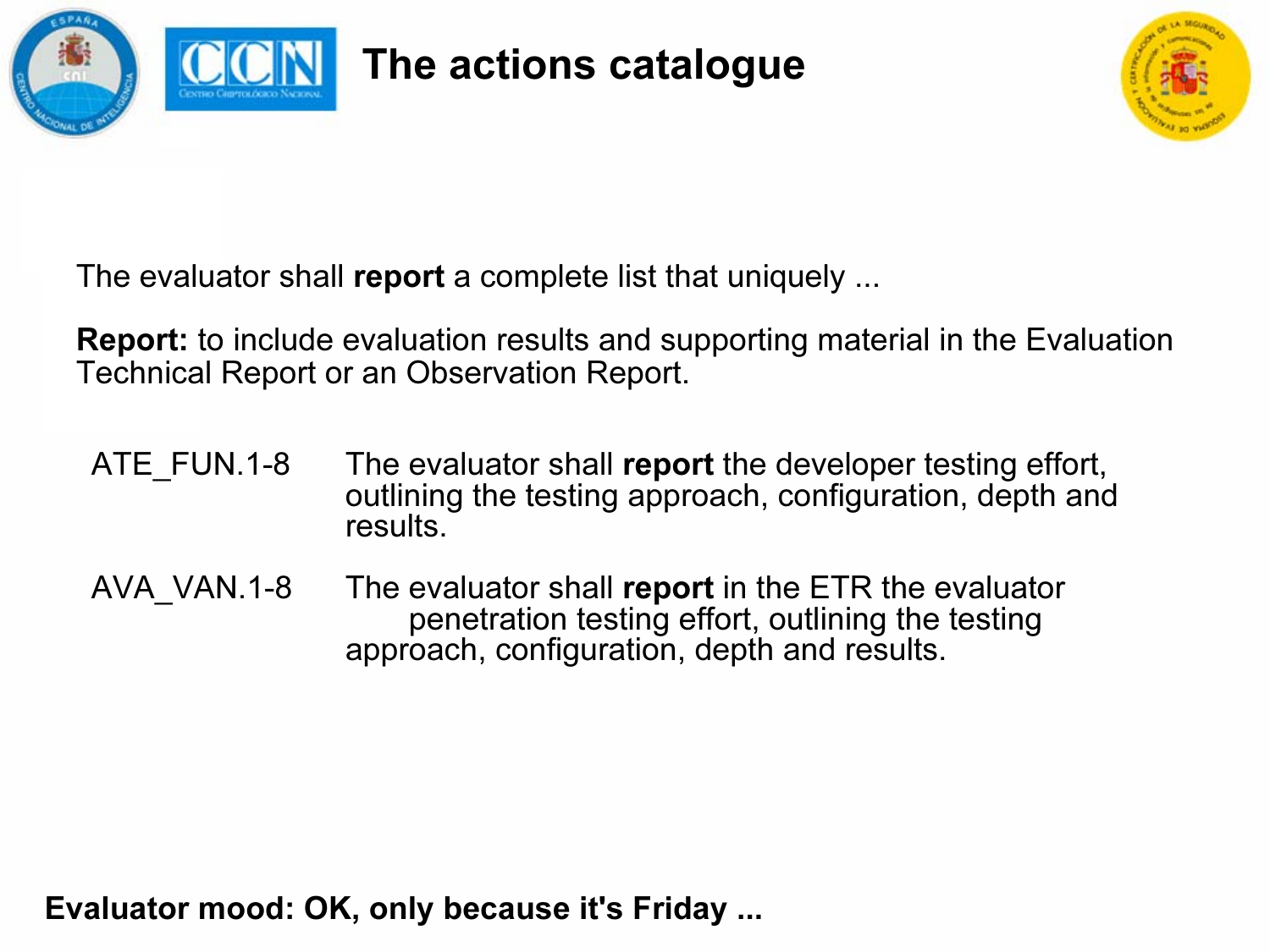



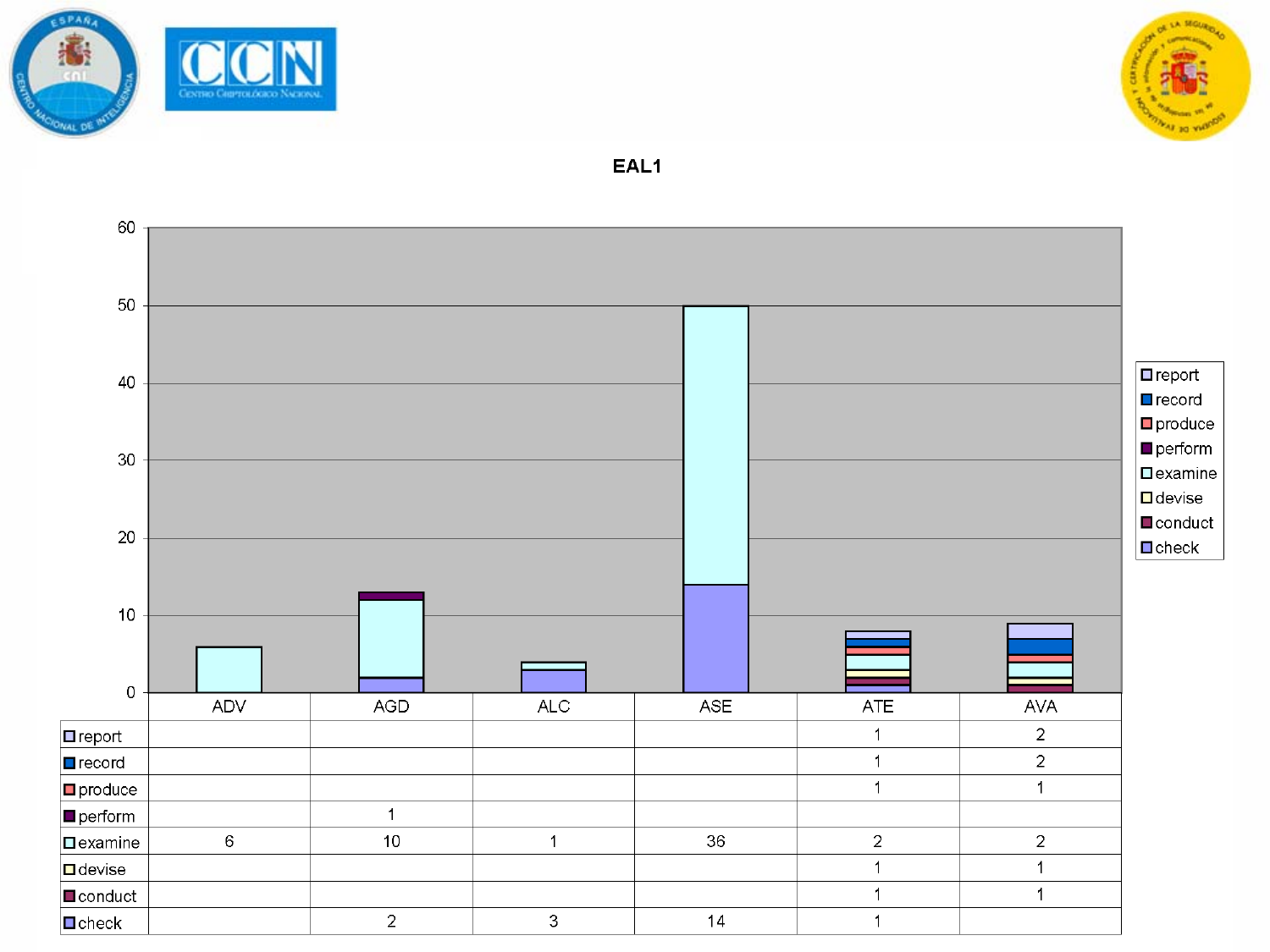



EAL<sub>2</sub>

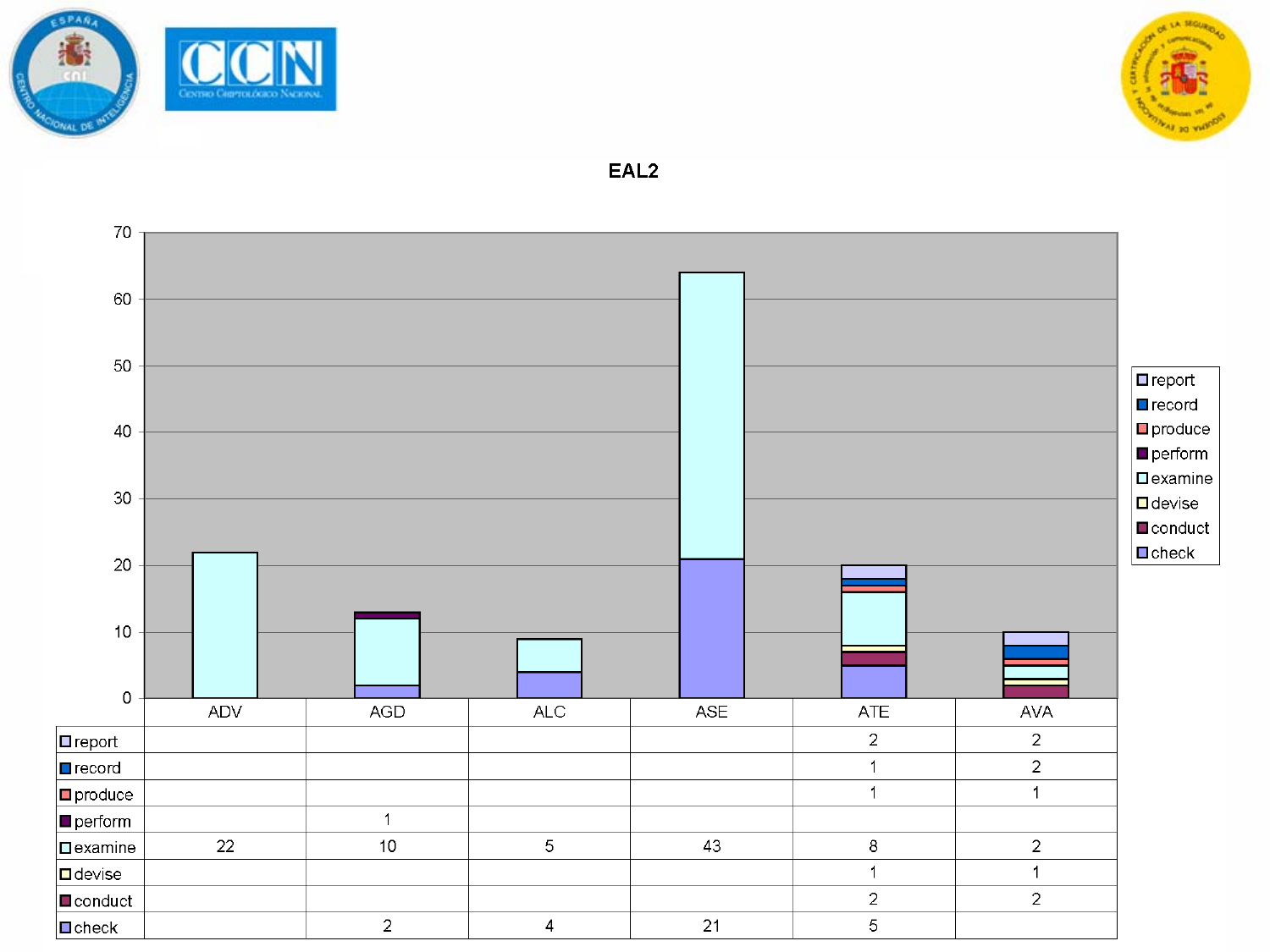

 $\Box$  conduct

 $\Box$  check

 $\overline{a}$ 

 $\,8\,$ 



70 60 50  $\boxed{\blacksquare}$ report  $\blacksquare$ record  $\Box$  produce 40  $\blacksquare$  perform  $\Box$ examine 30  $\blacksquare$  devise  $\blacksquare$  conduct  $\blacksquare$ check 20  $10$  $\overline{0}$ ADV **AGD ALC ASE ATE** AVA  $\overline{2}$  $\overline{2}$  $\Box$  report  $\overline{2}$  $\mathbf 1$  $\Box$  record  $\ddot{\phantom{1}}$  $\overline{1}$  $\square$  produce  $\mathbf{1}$  $\Box$  perform 25  $10$  $11$ 43  $15$  $\overline{2}$  $\Box$  examine  $\ddot{\phantom{1}}$  $\overline{1}$  $\Box$  devise

 $21$ 

 $\overline{2}$ 

 $\overline{5}$ 

 $\overline{2}$ 

EAL<sub>3</sub>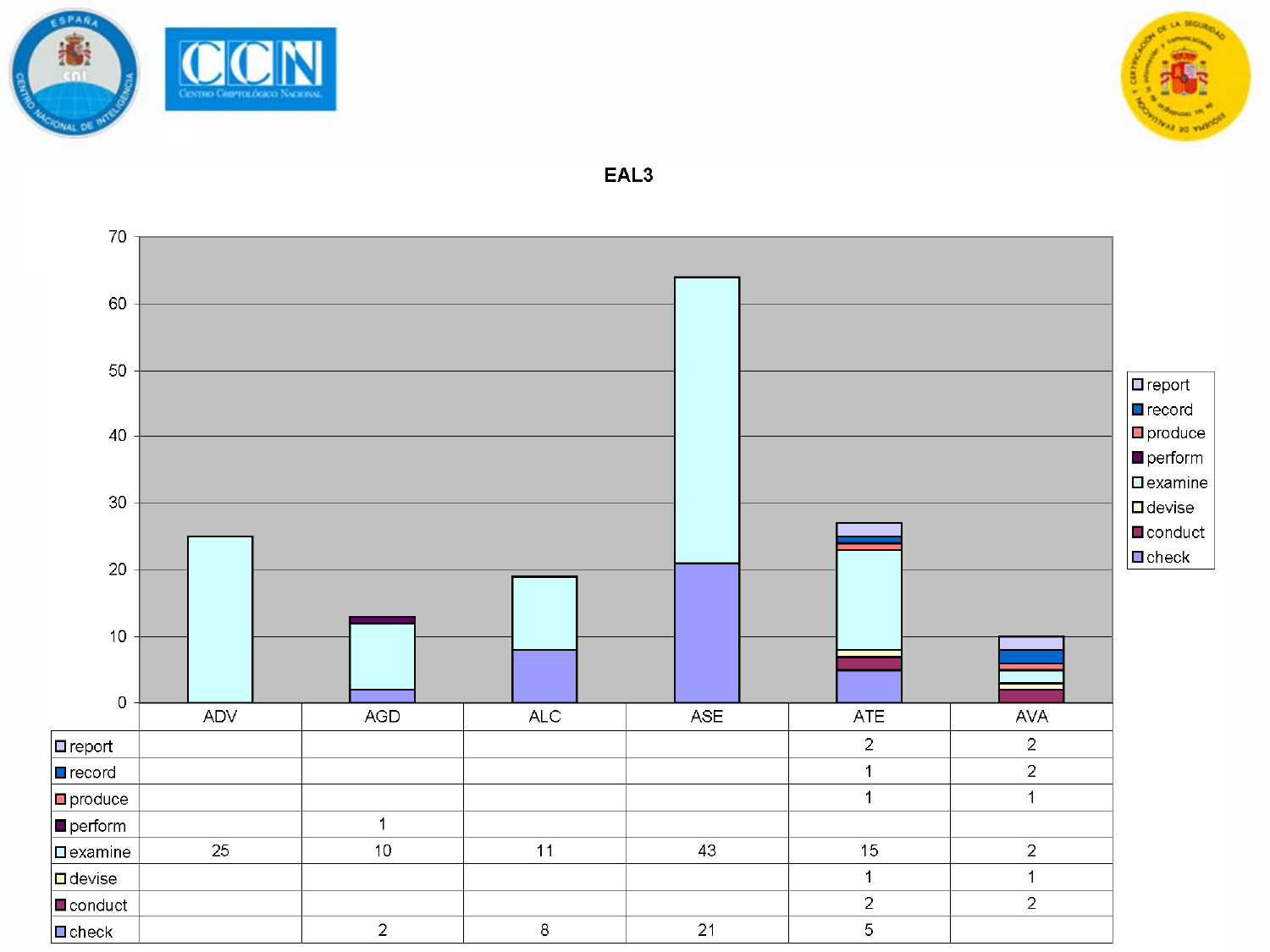



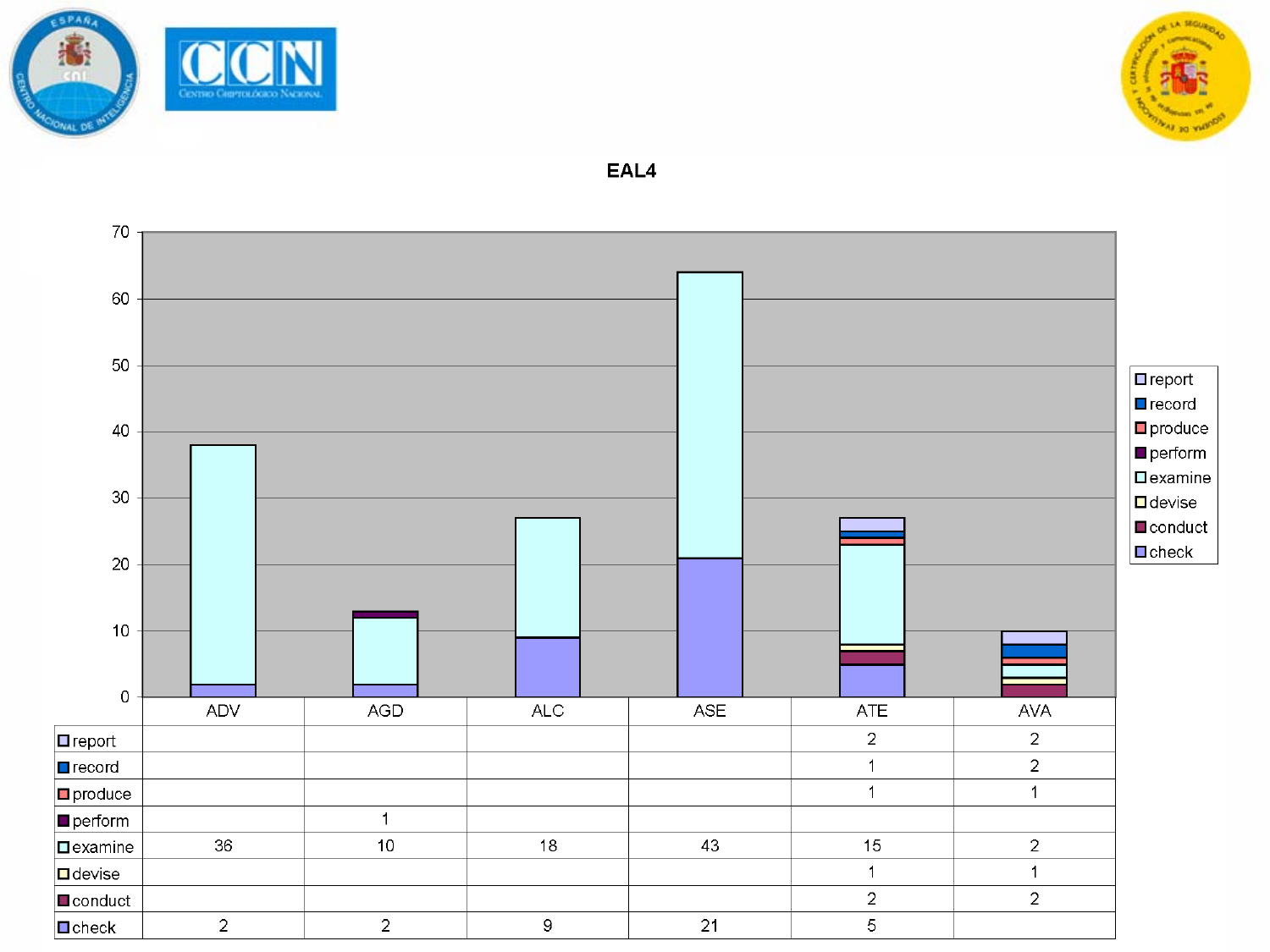

 $\Box$ check



70 60 50  $\Box$  report  $\blacksquare$ record  $\Box$  produce 40  $\blacksquare$  perform  $\square$ examine 30  $\Box$  devise  $\blacksquare$  conduct  $\Box$ check 20  $10$  $\bullet$ **ADV AGD**  $ALC$ ASE  $ATE$ **AVA**  $\overline{2}$  $\Box$  report  $\overline{2}$  $\overline{2}$  $\mathbf{1}$  $\Box$  record  $\overline{1}$  $\overline{1}$  $\Box$  produce  $\Box$  perform  $\overline{1}$ 49  $10$ 22 43  $17$  $\overline{2}$  $\square$ examine  $\overline{1}$  $\overline{1}$  $\Box$  devise  $\overline{2}$  $\overline{2}$  $\Box$  conduct  $\overline{2}$  $\overline{21}$  $\overline{5}$ 9  $\overline{5}$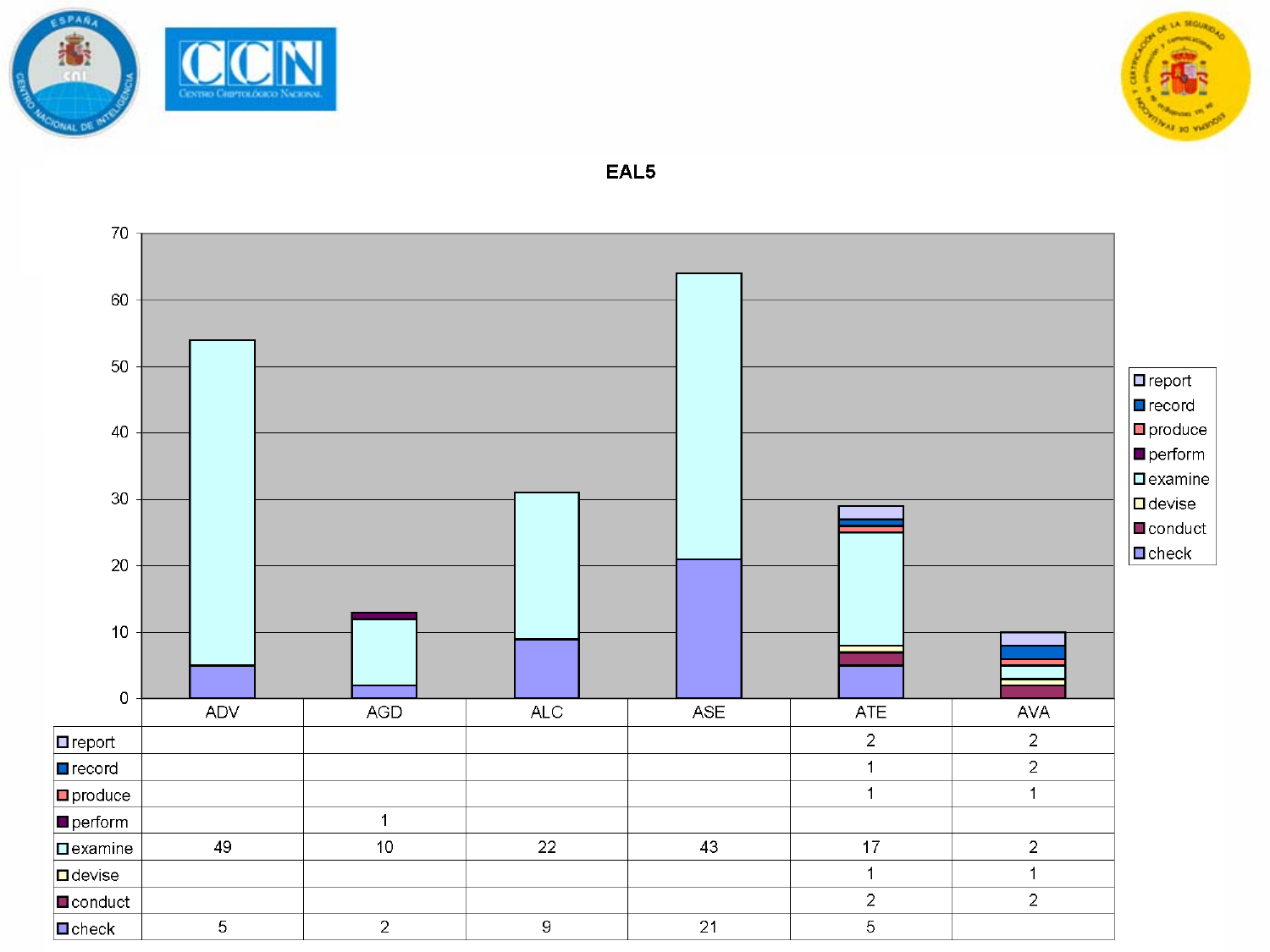